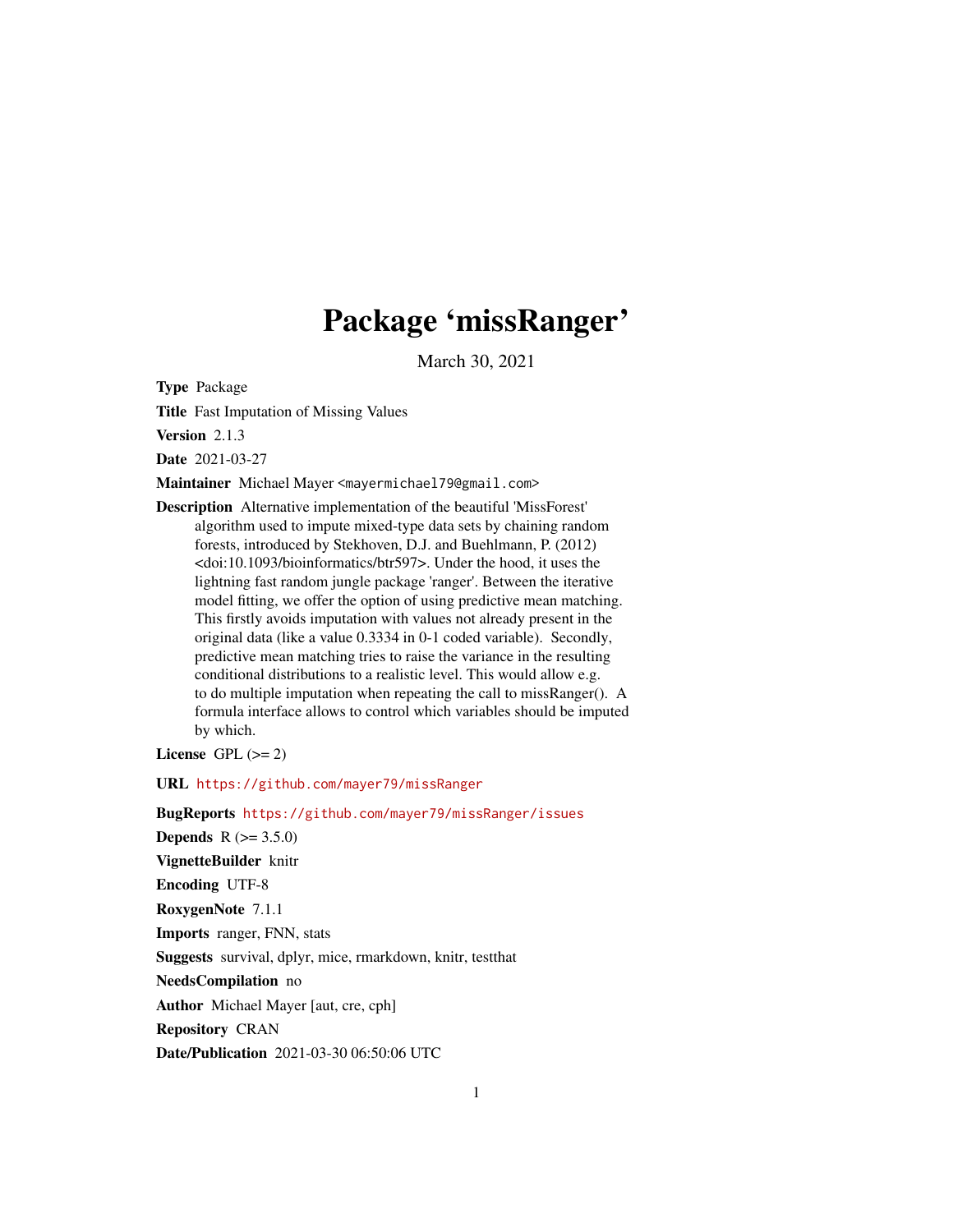#### <span id="page-1-0"></span>2 convert

### R topics documented:

| Index |  |
|-------|--|
|       |  |
|       |  |
|       |  |
|       |  |
|       |  |
|       |  |
|       |  |

convert *Conversion of non-factor/non-numeric variables.*

#### Description

Converts non-factor/non-numeric variables in a data frame to factor/numeric. Stores information to revert back.

#### Usage

convert(X, check = FALSE)

#### Arguments

|       | A data frame.                                                                             |
|-------|-------------------------------------------------------------------------------------------|
| check | If TRUE, the function checks if the converted columns can be reverted without<br>changes. |

#### Value

A list with the following elements: X is the converted data frame, vars, types, classes are the names, types and classes of the converted variables. Finally, bad names variables in X that should have been converted but could not.

#### Author(s)

Michael Mayer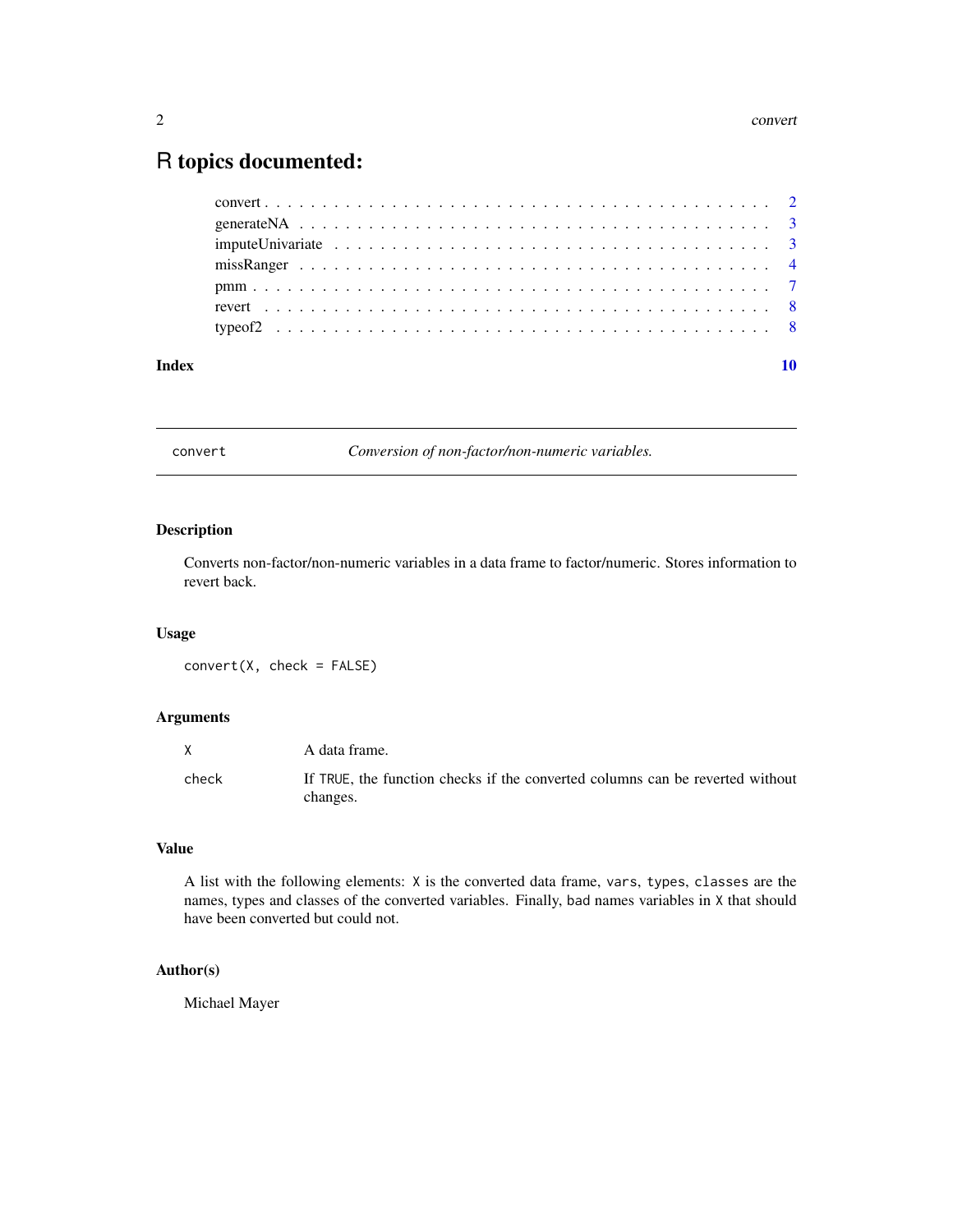<span id="page-2-0"></span>

#### Description

Takes a vector, matrix or data. frame and replaces some values by NA.

#### Usage

generateNA(x,  $p = 0.1$ , seed = NULL)

#### Arguments

| X    | A vector, matrix or data. frame.                                                                                                                              |
|------|---------------------------------------------------------------------------------------------------------------------------------------------------------------|
| р    | Proportion of missing values to add to x. In case x is a data, frame, p can also<br>be a vector of probabilities per column or a named vector (see examples). |
| seed | An integer seed.                                                                                                                                              |

#### Value

x with missing values.

#### Examples

```
generateNA(1:10, p = 0.5, seed = 3345)generateNA(rep(Sys.Date(), 10))
generateNA(cbind(1:10, 10:1), p = 0.2)
head(generateNA(iris))
head(generateNA(iris, p = 0.2))
head(generateNA(iris, p = c(0, 1, 0.5, 0.5, 0.5)))head(generateNA(iris, p = c(Sepal.length = 1)))head(generateNA(iris, p = c(Species = 0.2, Sepal.Length = 0.5)))
```
imputeUnivariate *Univariate Imputation*

#### Description

Fills missing values of a vector, matrix or data frame by sampling with replacement from the nonmissing values. For data frames, this sampling is done within column.

#### Usage

 $imputeUnitariate(x, v = NULL, seed = NULL)$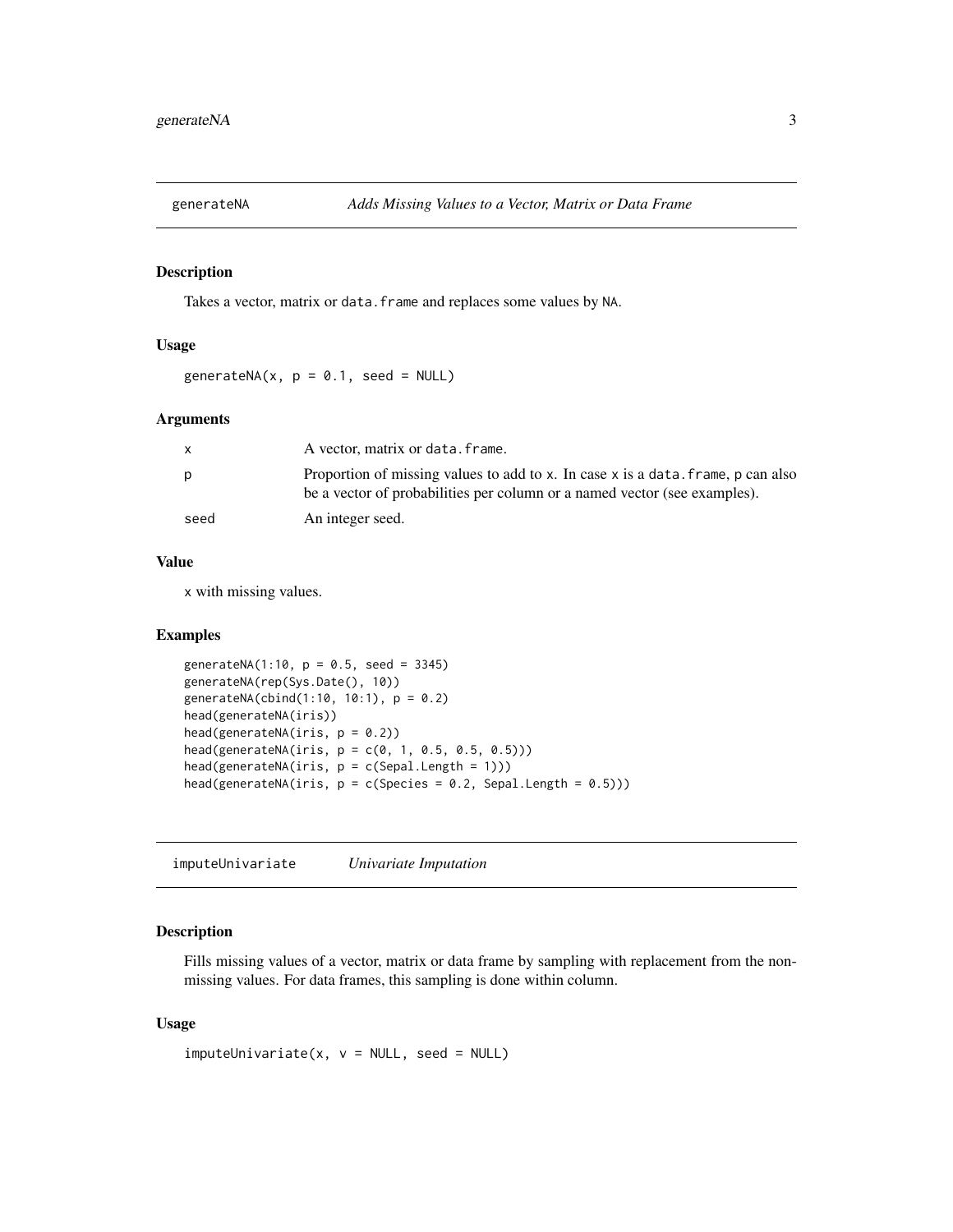#### <span id="page-3-0"></span>Arguments

|              | A vector, matrix or data frame.                                                                                             |
|--------------|-----------------------------------------------------------------------------------------------------------------------------|
| $\mathsf{V}$ | A character vector of column names to impute (only relevant if x is a data frame).<br>The default NULL imputes all columns. |
| seed         | An integer seed.                                                                                                            |

#### Value

x with imputed values.

#### Examples

```
imputeUnivariate(c(NA, 0, 1, 0, 1))
imputeUnivariate(c("A", "A", NA))
imputeUnivariate(as.factor(c("A", "A", NA)))
head(imputeUnivariate(generateNA(iris)))
head(imputeUnivariate(generateNA(iris), v = "Species"))
head(imputeUnivariate(generateNA(iris), v = c("Species", "Petal.Length")))
```
missRanger *Fast Imputation of Missing Values by Chained Random Forests*

#### Description

Uses the "ranger" package (Wright & Ziegler) to do fast missing value imputation by chained random forests, see Stekhoven & Buehlmann and Van Buuren & Groothuis-Oudshoorn. Between the iterative model fitting, it offers the option of predictive mean matching. This firstly avoids imputation with values not present in the original data (like a value 0.3334 in a 0-1 coded variable). Secondly, predictive mean matching tries to raise the variance in the resulting conditional distributions to a realistic level. This allows to do multiple imputation when repeating the call to missRanger(). The iterative chaining stops as soon as maxiter is reached or if the average out-of-bag estimate of performance stops improving. In the latter case, except for the first iteration, the second last (i.e. best) imputed data is returned.

#### Usage

```
missRanger(
  data,
  formula = . ~ ~ ~ \cdot ~pmm.k = 0L,maxiter = 10L,
  seed = NULL,
  verbose = 1,
  returnOOB = FALSE,
  case.weights = NULL,
  ...
)
```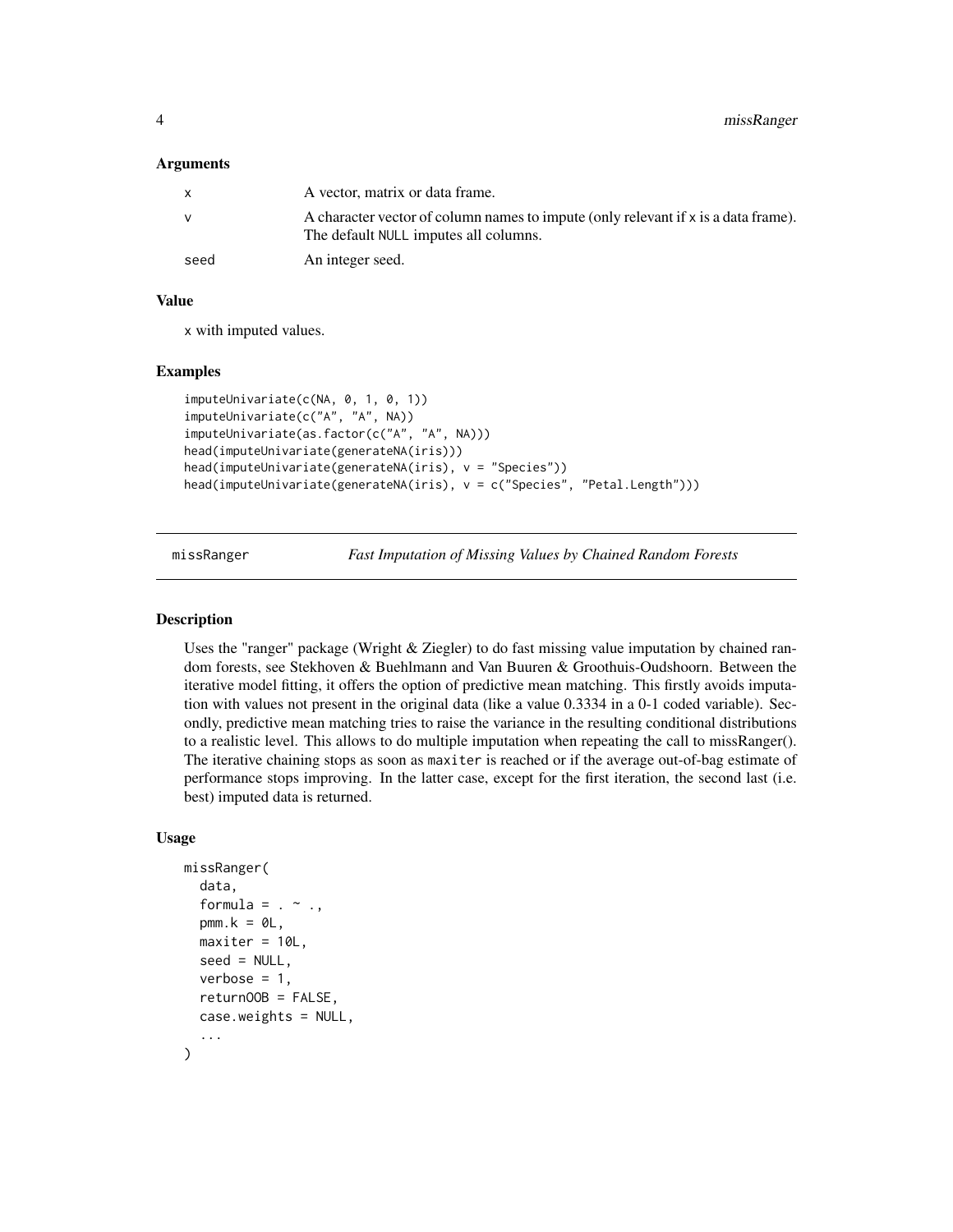#### missRanger 5

#### Arguments

| data         | A data. frame or tibble with missing values to impute.                                                                                                                                                                                                                                                                                                                                                                                                                                                                          |
|--------------|---------------------------------------------------------------------------------------------------------------------------------------------------------------------------------------------------------------------------------------------------------------------------------------------------------------------------------------------------------------------------------------------------------------------------------------------------------------------------------------------------------------------------------|
| formula      | A two-sided formula specifying variables to be imputed (left hand side) and<br>variables used to impute (right hand side). Defaults to $\sim$ ., i.e. use all variables<br>to impute all variables. If e.g. all variables (with missings) should be imputed<br>by all variables except variable "ID", use $\sim$ . - ID. Note that a "." is evaluated<br>separately for each side of the formula. Further note that variables with missings<br>must appear in the left hand side if they should be used on the right hand side. |
| pmm.k        | Number of candidate non-missing values to sample from in the predictive mean<br>matching steps. 0 to avoid this step.                                                                                                                                                                                                                                                                                                                                                                                                           |
| maxiter      | Maximum number of chaining iterations.                                                                                                                                                                                                                                                                                                                                                                                                                                                                                          |
| seed         | Integer seed to initialize the random generator.                                                                                                                                                                                                                                                                                                                                                                                                                                                                                |
| verbose      | Controls how much info is printed to screen. 0 to print nothing. 1 (default)<br>to print a "." per iteration and variable, 2 to print the OOB prediction error<br>per iteration and variable (1 minus R-squared for regression). Furthermore, if<br>verbose is positive, the variables used for imputation are listed as well as the<br>variables to be imputed (in the imputation order). This will be useful to detect if<br>some variables are unexpectedly skipped.                                                         |
| return00B    | Logical flag. If TRUE, the final average out-of-bag prediction error is added to<br>the output as attribute "oob". This does not work in the special case when the<br>variables are imputed univariately.                                                                                                                                                                                                                                                                                                                       |
| case.weights | Vector with non-negative case weights.                                                                                                                                                                                                                                                                                                                                                                                                                                                                                          |
| .            | Arguments passed to ranger(). If the data set is large, better use less trees<br>(e.g. num. trees = 20) and/or a low value of sample. fraction. The following<br>arguments are e.g. incompatible with ranger: write.forest, probability,<br>split.select.weights, dependent.variable.name, and classification.                                                                                                                                                                                                                  |

#### Details

A note on mtry: Be careful when passing a non-default mtry to ranger() because the number of available covariables might be growing during the first iteration, depending on the missing pattern. Values NULL (default) and 1 are safe choices. Additionally, recent versions of ranger() allow mtry to be a single-argument function of the number of available covariables, e.g. mtry = function(m) max(1,m %/% 3).

#### Value

An imputed data.frame.

#### References

- 1. Wright, M. N. & Ziegler, A. (2016). ranger: A Fast Implementation of Random Forests for High Dimensional Data in C++ and R. Journal of Statistical Software, in press. <arxiv.org/abs/1508.04409>.
- 2. Stekhoven, D.J. and Buehlmann, P. (2012). 'MissForest nonparametric missing value imputation for mixed-type data', Bioinformatics, 28(1) 2012, 112-118. https://doi.org/10.1093/bioinformatics/btr597.
- 3. Van Buuren, S., Groothuis-Oudshoorn, K. (2011). mice: Multivariate Imputation by Chained Equations in R. Journal of Statistical Software, 45(3), 1-67. http://www.jstatsoft.org/v45/i03/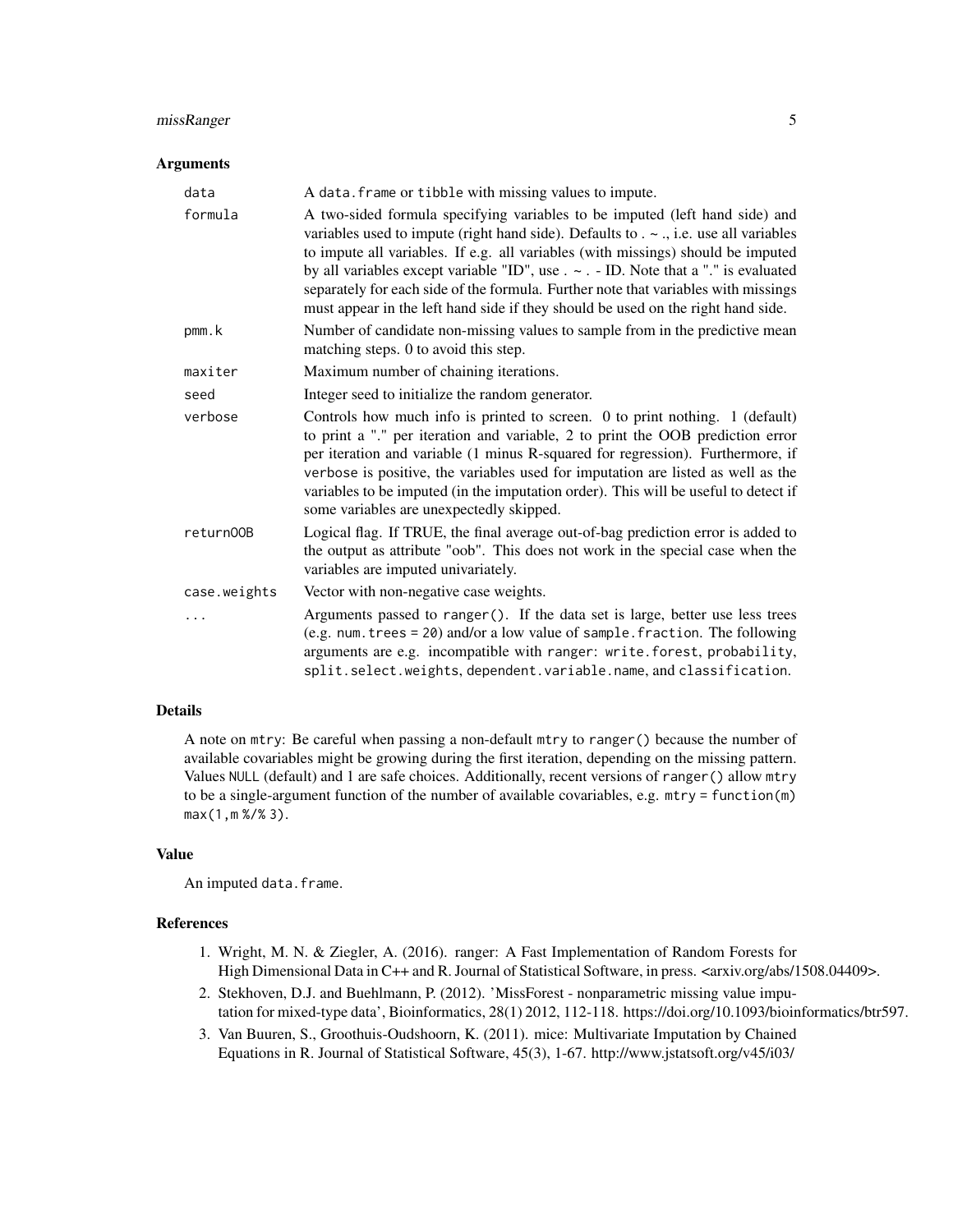#### Examples

```
irisWithNA <- generateNA(iris, seed = 34)
irisImputed <- missRanger(irisWithNA, pmm.k = 3, num.trees = 100)
head(irisImputed)
head(irisWithNA)
## Not run:
# With extra trees algorithm
irisImputed_et <- missRanger(irisWithNA, pmm.k = 3, num.trees = 100, splitrule = "extratrees")
head(irisImputed_et)
# Passing `mtry` as a function of the number of covariables
# Do not impute Species. Note: Since this variable contains missings, it won't be used
# for imputing other variables.
head(irisImputed \leq missRanger(irisWithNA, . - Species \sim ., pmm.k = 3, num.trees = 100))
# Impute univariately only.
head(irisImputed <- missRanger(irisWithNA, . ~ 1))
# Use Species and Petal.Length to impute Species and Petal.Length.
head(irisImputed <- missRanger(irisWithNA, Species + Petal.Length ~ Species + Petal.Length,
                               pmm.k = 3, num.trees = 100)# Multiple imputation: Fill data 20 times, run 20 analyses and pool their results.
require(mice)
filled \le replicate(20, missRanger(irisWithNA, verbose = 0, num.trees = 100, pmm.k = 5),
                    simplify = FALSE)
models \leq lapply(filled, function(x) lm(Sepal.Length \sim ., x))
summary(pooled_fit <- pool(models)) # Realistically inflated standard errors and p values
# A data set with logicals, numerics, characters and factors.
n < -100X \leq - data.frame(x1 = seq_len(n),
                x2 = log(seq\_len(n)),x3 = sample(LETTERS[1:3], n, replace = TRUE),x4 = factor(sample(LETTERS[1:3], n, replace = TRUE)),
                x5 = \text{seq\_len}(n) > 50head(X)
X_N = x - x + y = seq(0, 0.8, by = .2))
head(X_NA)
head(X_imp <- missRanger(X_NA))
head(X_imp <- missRanger(X_NA, pmm = 3))
head(X_iimp \leq missRanger(X_NA, pmm = 3, verbose = 0))
head(X_iimp <- missRanger(X_NA, pmm = 3, verbose = 2, returnOOB = TRUE))
attr(X_imp, "oob") # OOB prediction errors per column.
# The formula interface
head(X_imp <- missRanger(X_NA, x2 ~ x2 + x3, pmm = 3)) # Does not use x3 because of NAs
head(X_imp \leq missRanger(X_NA, x2 + x3 \sim x2 + x3, pmm = 3))
head(X_imp <- missRanger(X_NA, x2 + x3 ~ 1, pmm = 3)) # Univariate imputation
```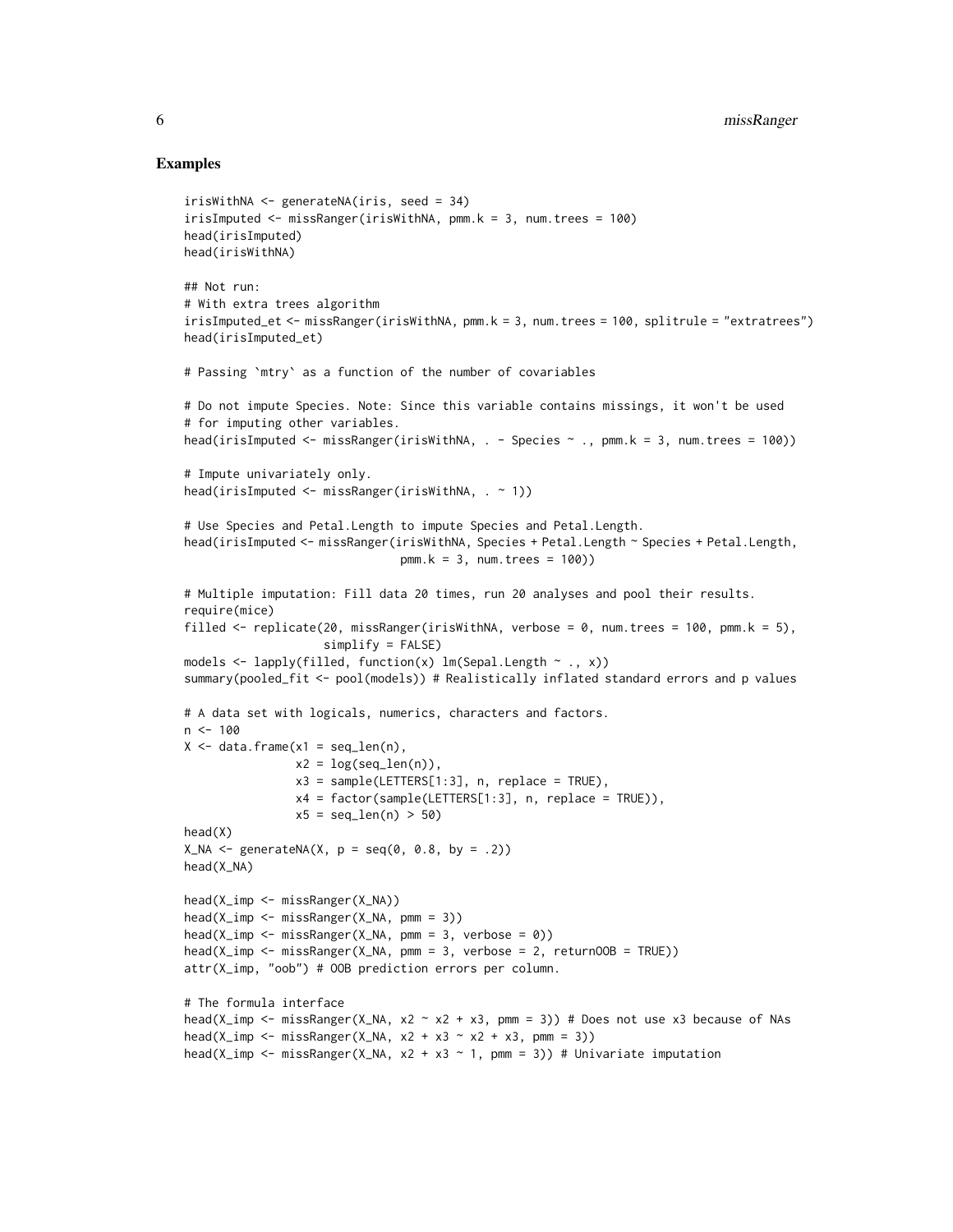<span id="page-6-0"></span>pmm 7

## End(Not run)

#### pmm *Predictive Mean Matching*

#### Description

For each value in the prediction vector xtest, one of the closest k values in the prediction vector xtrain is randomly chosen and its observed value in ytrain is returned.

#### Usage

```
pmm(xtrain, xtest, ytrain, k = 1L, seed = NULL)
```
#### Arguments

| xtrain | Vector with predicted values in the training data. Can be of type logical, nu-<br>meric, character, or factor.                                                                 |
|--------|--------------------------------------------------------------------------------------------------------------------------------------------------------------------------------|
| xtest  | Vector as xtrain with predicted values in the test data. Missing values are not<br>allowed.                                                                                    |
| ytrain | Vector of the observed values in the training data. Must be of same length as<br>xtrain. Missing values in either of xtrain or ytrain will be dropped in a<br>pairwise manner. |
| k      | Number of nearest neighbours to sample from.                                                                                                                                   |
| seed   | Integer random seed.                                                                                                                                                           |

#### Value

Vector of the same length as xtest with values from xtrain.

#### Examples

```
pmm(xtrain = c(0.2, 0.2, 0.8), xtest = 0.3, ytrain = c(0, 0, 1)) # 0
pmm(xtrain = c(TRUE, FALSE, TRUE), xtest = FALSE, ytrain = c(2, 0, 1)) # 0
pmm(xtrain = c(0.2, 0.8), xtest = 0.3, ytrain = c("A", "B"), k = 2) # "A" or "B"pmm(xtrain = c("A", "A", "B"), xtest = "A", ytrain = c(2, 2, 4), k = 2) # 2
pmm(xtrain = factor(c("A", "B")), xtest = factor("C"), ytrain = 1:2) # 2
```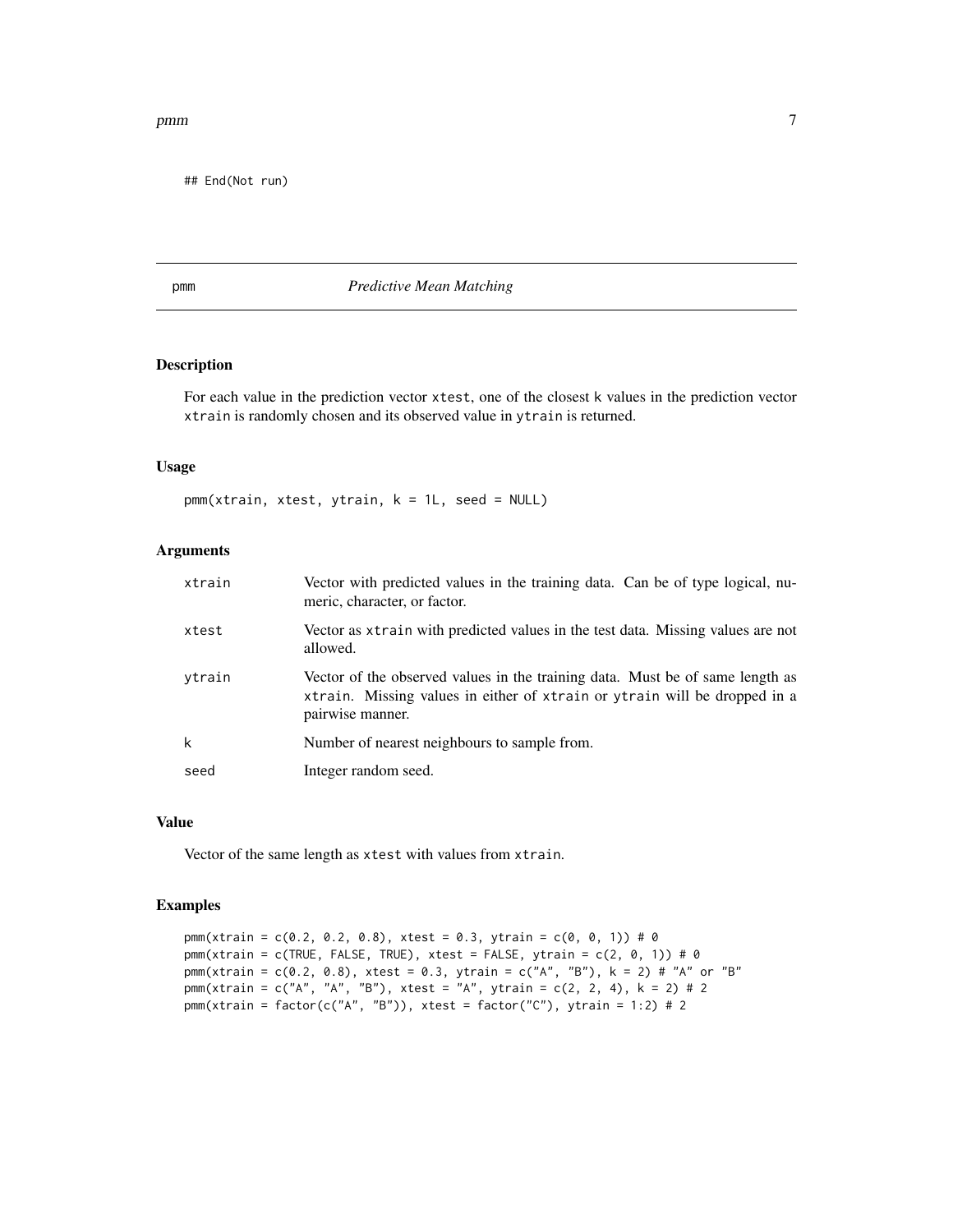<span id="page-7-0"></span>

#### Description

Reverts conversions done by convert.

#### Usage

 $revert(con, X = con $X)$ 

#### Arguments

| con | A list returned by convert.                                                                                |
|-----|------------------------------------------------------------------------------------------------------------|
|     | A data frame with some columns to be converted back according to the infor-<br>mation stored in converted. |

#### Value

A data frame.

#### Author(s)

Michael Mayer

typeof2 *A version of* typeof *internally used by* missRanger*.*

#### Description

Returns either "numeric" (double or integer), "factor", "character", "logical", "special" (mode numeric, but neither double nor integer) or "" (otherwise). missRanger requires this information to deal with response types not natively supported by ranger.

#### Usage

typeof2(object)

#### Arguments

object Any object.

#### Value

A string.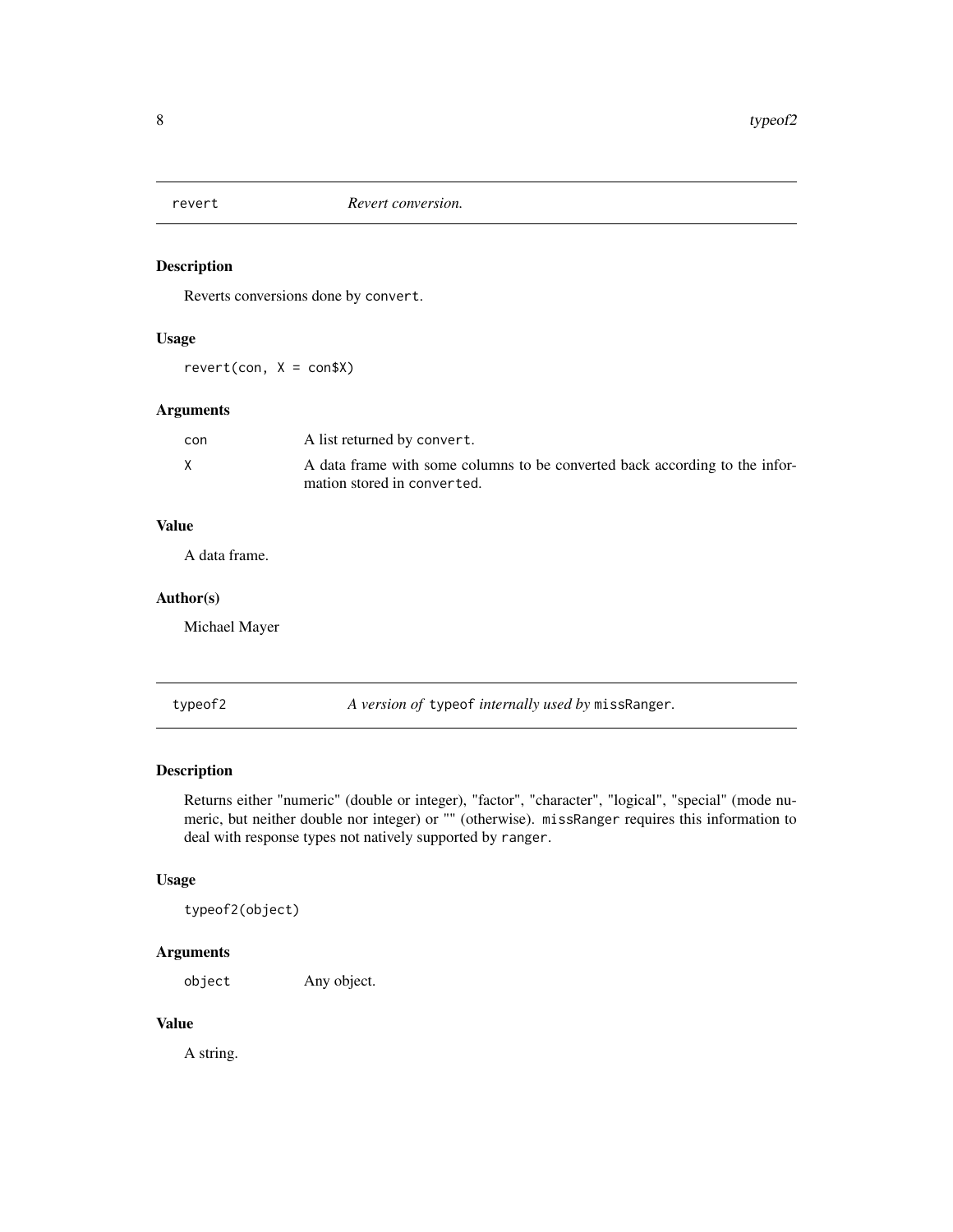typeof2

#### Author(s)

Michael Mayer